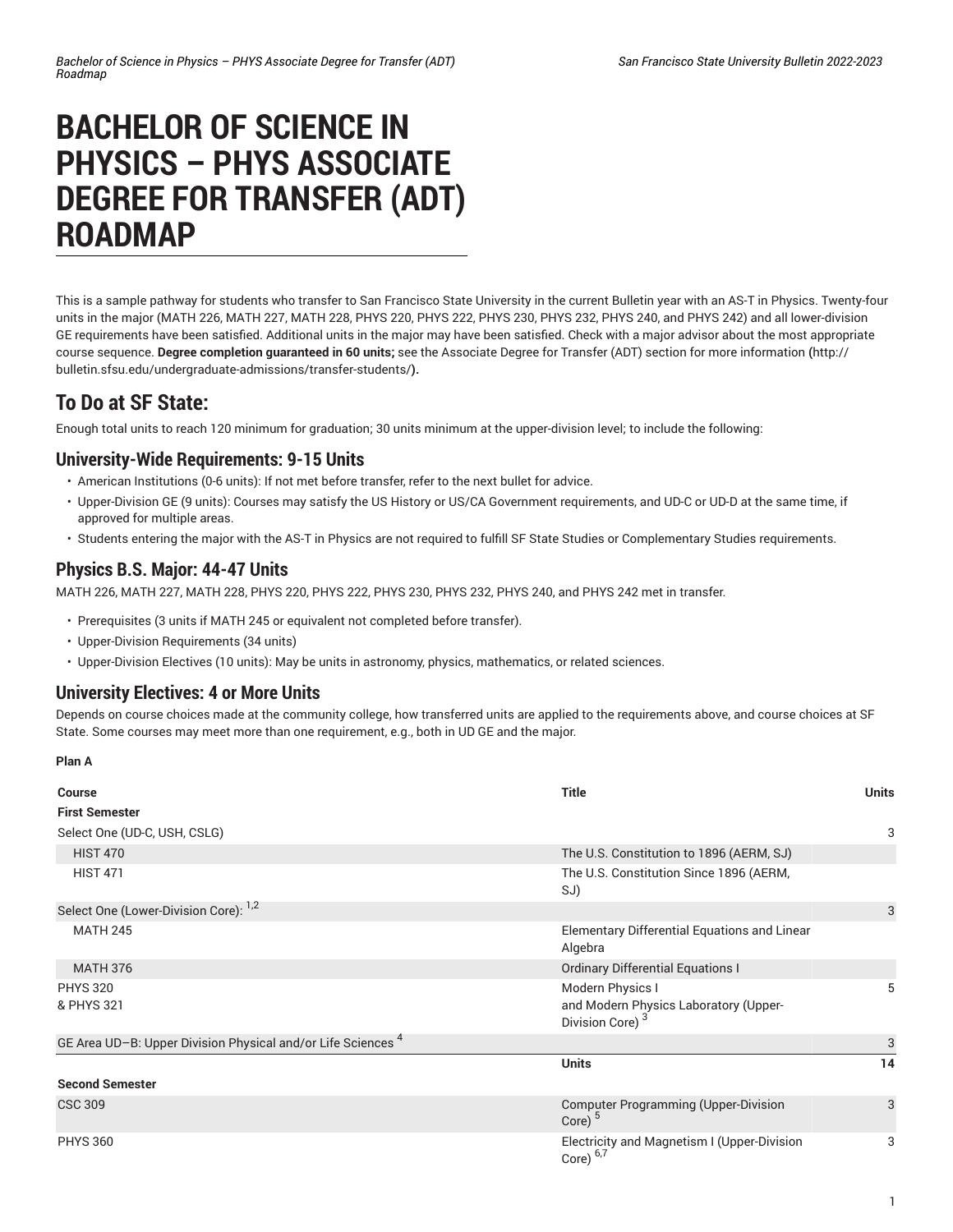| <b>PHYS 370</b>                                            | <b>Thermodynamics and Statistical Mechanics</b><br>(Upper-Division Core) <sup>6</sup> | 3              |
|------------------------------------------------------------|---------------------------------------------------------------------------------------|----------------|
| Major Elective <sup>8</sup>                                |                                                                                       | 3              |
| GE Area UD-D: Upper-Division Social Sciences               |                                                                                       | 3              |
|                                                            | <b>Units</b>                                                                          | 15             |
| <b>Third Semester</b>                                      |                                                                                       |                |
| <b>PHYS 430</b>                                            | Quantum Mechanics I (Upper-Division Core)                                             | 3              |
| <b>PHYS 460</b>                                            | Electricity and Magnetism II (Upper-Division<br>Core) $3$                             | 3              |
| <b>PHYS 490</b>                                            | Physics Project Laboratory (Upper-Division<br>Core) $3$                               | $\overline{2}$ |
| Major Elective - Take Two 8                                |                                                                                       | 7              |
|                                                            | <b>Units</b>                                                                          | 15             |
| <b>Fourth Semester</b>                                     |                                                                                       |                |
| <b>PHYS 431</b>                                            | Quantum Mechanics II (Upper-Division Core)                                            | 3              |
| <b>PHYS 457</b>                                            | Introduction to Analog Electronics (Upper-<br>Division Core) <sup>6</sup>             | $\overline{4}$ |
| PHYS 491GW                                                 | Advanced Laboratory II - GWAR (Upper-<br>Division Core) <sup>6</sup>                  | 1              |
| <b>PHYS 695</b>                                            | Culminating Experience in Physics (Upper-<br>Division Core) <sup>6</sup>              | 1              |
| GE Area UD-B: Upper Division Physical and/or Life Sciences |                                                                                       | 3              |
| or University Elective if UD-B was already satisfied       |                                                                                       |                |
| <b>University Elective</b>                                 |                                                                                       | 4              |
|                                                            | <b>Units</b>                                                                          | 16             |
|                                                            | <b>Total Units</b>                                                                    | 60             |

1 Take PHYS 330 if MATH 245 complete.

- 2 A course in differential equations and linear algebra is required before taking PHYS 330 and PHYS 385. Students transferring in without an equivalent to MATH 245 must delay taking PHYS 330 and PHYS 385 until the following Fall semester, which will affect other elements of this sample advising plan. Overall time for degree completion will be extended. *Students in this situation should consult with a department advisor for an alternate advising plan.*
- 3 PHYS 320/PHYS 321, PHYS 430, PHYS 460 and PHYS 490 are offered fall semesters only.
- 4 Take PHYS 385 if MATH 245 complete.
- 5 Additional upper-division elective units in astronomy, mathematics, or physics may be substituted for CSC 309 by students proficient in computer programming, subject to approval by the department chair.
- 6 PHYS 360, PHYS 370, PHYS 431, PHYS 457 and PHYS 695 offered spring semesters only.
- 7 PHYS 385 must be taken before PHYS 360.

### <sup>8</sup> **Major Electives (10 units)** Upper-division astronomy, physics, mathematics, or related sciences courses.

#### **Plan B**

| <b>Course</b>                               | <b>Title</b>                                   | <b>Units</b> |
|---------------------------------------------|------------------------------------------------|--------------|
| <b>First Semester</b>                       |                                                |              |
| Select One (UD-C, USH, CSLG):               |                                                | 3            |
| <b>HIST 470</b>                             | The U.S. Constitution to 1896 (AERM, SJ)       |              |
| <b>HIST 471</b>                             | The U.S. Constitution Since 1896 (AERM,<br>SJ) |              |
| Select One:                                 |                                                | 3            |
| University Elective (if selecting MATH 245) |                                                |              |
| <b>MATH 325</b>                             | Linear Algebra (if selecting MATH 376)         |              |